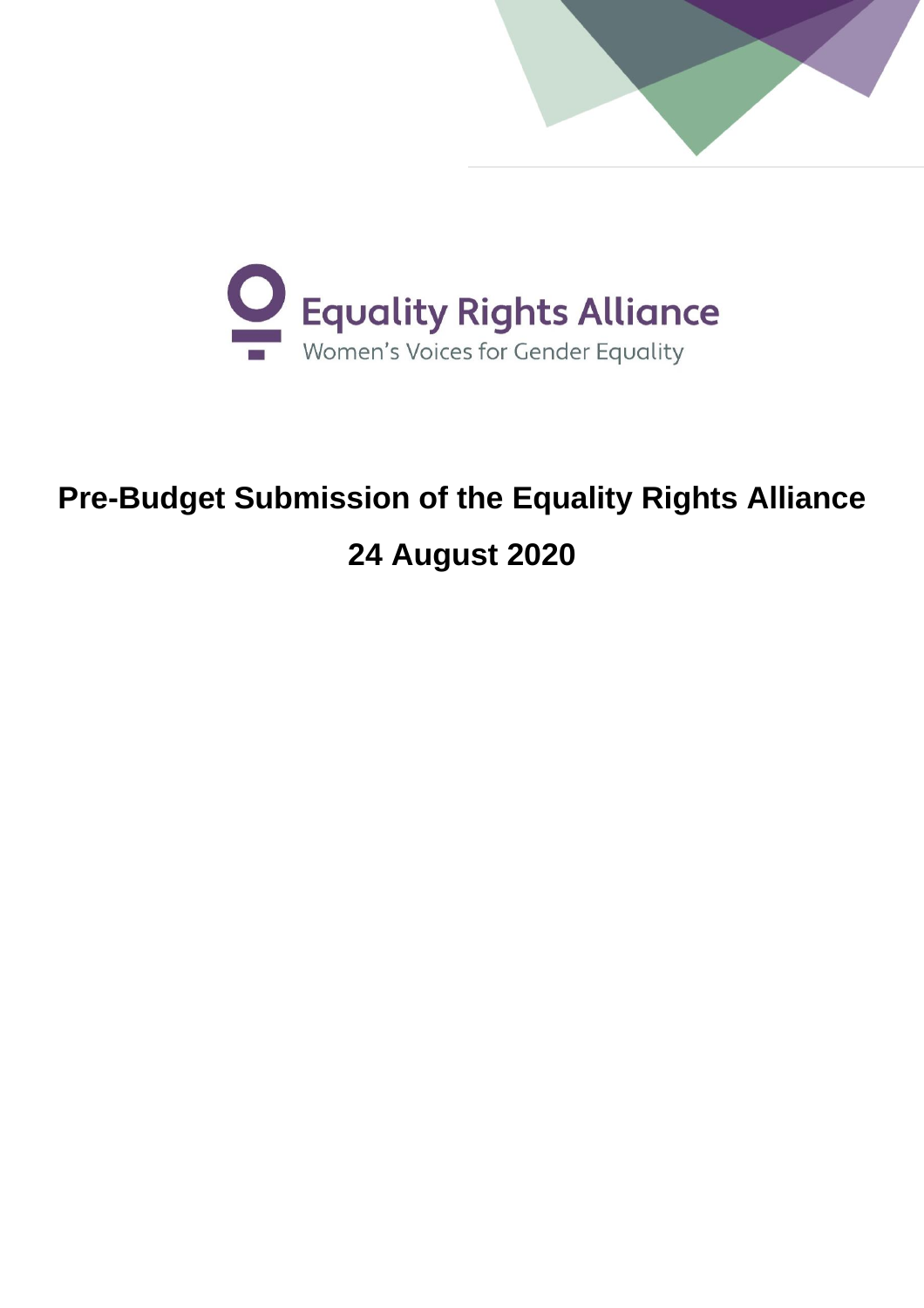# **Equality Rights Alliance**

Equality Rights Alliance (ERA) is Australia's largest network advocating for women's equality, women's leadership and recognition of women's diversity. We bring together 64 non-government organisations and social enterprises with a focus on the impact of policy or service delivery on women. We are one of the six National Women's Alliances, funded by the Commonwealth Office for Women.

This submission is endorsed in whole or in part by the following members of Equality Rights Alliance:

- 2020Women
- Aboriginal Legal Rights Movement
- Alevi Federation of Australia
- Australasian Council of Women and Policing
- Australian Baha'i Community Office of **Equality**
- Australian Centre for Leadership for Women
- Australian Graduate Women
- Australian Federation of Medical Women
- Australian Motherhood Initiative for Research and Community Involvement
- Australian National Committee for UN Women
- Australian Women's Health Network
- CARE Australia
- Children by Choice
- COTA Australia
- FECCA Women's Committee
- Feminist Legal Clinic
- Fitted for Work
- Gender Equity Community of Practice
- Girl Guides Australia
- Good Shepherd Australia New Zealand
- Homebirth Australia
- **Human Rights Law Centre**
- Immigrant Women's Speakout Association NSW
- International Women's Development Agency
- JERA International
- Jessie Street National Women's Library
- Justice Connect
- **Maternity Choices Australia**
- Marie Stopes Australia
- Migrant Women's Lobby Group of South Australia
- Multicultural Women's Advocacy ACT
- National Association of Services Against Sexual Violence
- National Council of Churches of Australia Gender Commission
- National Council of Jewish Women of Australia
- National Council of Single Mothers and Their Children
- National Foundation for Australian Women
- NSW Council of Social Services
- National Union of Students (Women's Department)
- Older Women's Network NSW Inc
- Project Respect
- Public Health Association of Australia (Women's Special Interest Group)
- Reproductive Choice Australia
- Safe Motherhood For All Inc
- Sexual Health and Family Planning Australia
- Soroptimist International
- Sisters Inside
- Union of Australian Women
- United Nations Association of Australia Status of Women Network
- Victorian Immigrant and Refugee Women's **Coalition**
- VIEW Clubs of Australia
- Women in Adult and Vocational Education
- Women in Engineering Australia
- Women on Boards
- Women with Disabilities Australia
- Women's Equity Think Tank
- Women's Electoral Lobby
- Women's Environment Network Australia
- Women's Housing Ltd
- Women's Information Referral Exchange
- Women's International League for Peace and Freedom
- Women's Legal Services Australia
- Women's Property Initiatives
- Women Sport Australia
- Working Against Sexual Harassment
- YWCA Australia
- Zonta International Districts 22, 23 and 24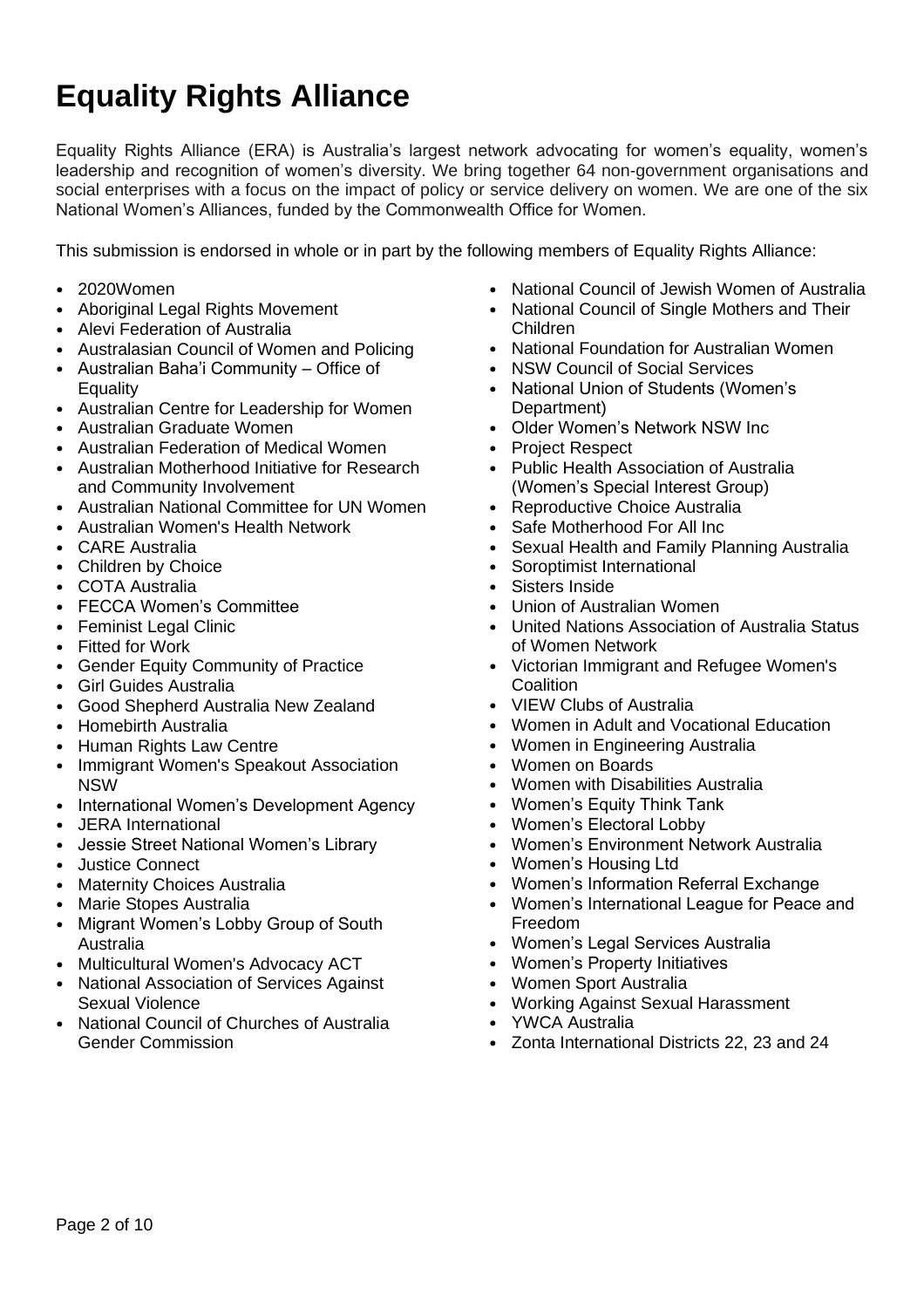#### **Gender equality and economic recovery**

The COVID-19 pandemic is both a public health and an economic crisis, with long-term economic impacts to the Australian population. Women, and particularly young women, are one demographic group impacted in specific ways. This is not unexpected: disasters such as the pandemic have been shown to deepen gender inequality and amplify traditional gender roles, with negative effects for women, girls and gender diverse people.

Economic recession arising from the pandemic has worsened and is worsening gender inequalities. To date, COVID-19 has increased the disproportionate of unpaid care done by women in cis-heteronormative partnerships, and has set back women's economic equality by one year for every month of the crisis.<sup>ii</sup> Women's (particularly young women's) disproportionate loss of work and hours,<sup>ii</sup> alongside the increase in unpaid care work, create a significant risk that women impacted by the downturn will become detached from the labour market permanently or long-term. Women will also experience greater future disadvantage from measures enabling early access to superannuation,<sup>iv</sup> as they already accumulate less superannuation by retirement.<sup>v</sup> It is concerning that people under 30 are the largest group wanting early access,<sup>vi</sup> as negative impacts will be compounded for young women and non-binary people who experience multiple forms of disadvantage. Over time, these factors may lead to an exacerbation of the gender gap in retirement savings and a further increase to older women's risk of homelessness.

Gender equality and women's economic participation is crucial to the GDP, economic recovery and Australia's future resilience. Women's economic participation is crucial to the GDP and to economic recovery. Women's contribution to the economy is estimated to have added 22% to GDP in 35 years since 1974.<sup>vii</sup> Addressing the risk to women's employment from COVID-19 is critical to gender equality and economic recovery of all Australia.

It is imperative that Australia's Federal Budget is responsive to the gendered nature of the COVID-19 crisis and is designed to optimize the role gender equality can play in Australia's economy recovery.

Our submission is framed in acknowledgement that at present, and in light of developments in Victoria, crisis measures remain important and that for the next several years, economic stimulus should be a priority for Australia's recovery. viii Richard Denniss, chief economist of The Australia Institute has stated, "In this climate, debt is not a sign of recklessness, it's a sign that governments understand the depth of the hole our economy is now in."ix Our recommendations are therefore split into three categories:

- 1. Extension of emergency measures;
- 2. Temporary stimulus measures;
- 3. Permanent investments;

We consider these recommendations to be critical to enabling a gender equitable recovery from the COVID-19 crisis.

In the longer-term, implementation of Gender Responsive Budgeting (GRB)<sup>x</sup> tools would allow for these measures to be tracked and monitored across the policy development cycle. GRB tools can be adapted to understand the budget implications for different population groups, including people of different genders, Aboriginal and Torres Strait Islander people, culturally and linguistically diverse people, people with disability, LGBTIQ+ people, people of different ages, and others, where these factors are a more relevant starting point for analyzing budgetary impacts, and can be crosscut with one another for inclusive analysis.

# **Recommendations:**

*Extension of emergency measures:*

- **1. Extend the Coronavirus Supplement, and expand eligibility to include Disability Support Pension, Carers Payment, Carers Allowance and people on temporary visas;**
- **2. Retain JobKeeper payments**, and expand to include people on temporary visas, universities and other excluded industries;
- **3. Reinstate emergency relief for ECEC including JobKeeper eligibility;**
- **4. Implement 2 weeks of paid pandemic leave for all workers without access to sick leave;**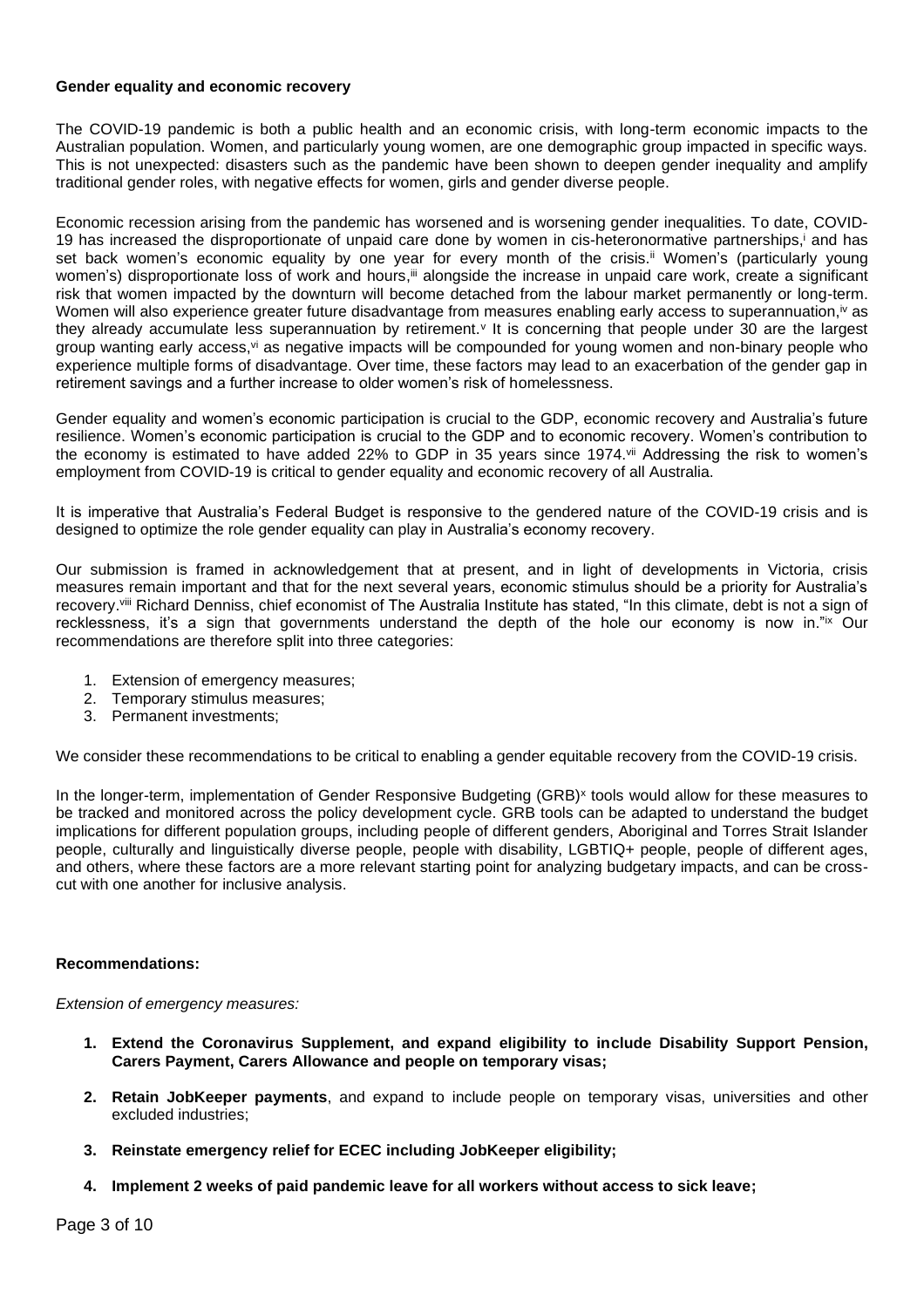#### *Temporary stimulus measures:*

- 5. **Invest in the construction of social housing as economic stimulus,** based on the successful 2009 Social Housing Initiative (SHI);
- 6. **Invest in social infrastructure (including early childhood education and care, and aged care),** supported by a review into the structure, funding and provision of care services to inform a coordinated strategy that will maximise investment for quality, fit for purpose client-centred services based on qualifications linked career pathways to decent, secure employment in care related occupations and industries;
- 7. **Additional funding for the JobTrainer scheme to support VET providers and employers to run advertising and recruitment campaigns which challenge gender and racial stereotypes and norms underpinning enrolments**, to address gender and other biases in enrolment and graduate outcomes.

# *Permanent investments:*

- **8. Permanently increase JobSeeker and related payments in line with costs of living, and link rate to wage growth, and boost Commonwealth Rent Assistance;**
- **9. Reform the Child Care Subsidy, including investigating an increase in the subsidy and taper to address the Workforce Disincentive Rate;**
- **10. Increase resourcing to women's specialist sexual, domestic and family violence services, including women's and Aboriginal and Torres Strait Islander community controlled legal services,** to respond to increased rates of gender-based violence during the pandemic;
- **11. Make sexual and reproductive health Medicare Benefits Schedule item numbers permanently available to all telehealth providers;**
- 12. **Fund a national women's health peak body to provide critical, timely and evidence-based advice on health, by returning resourcing to the Australian Women's Health Network;**
- 13. **Renew funding for the six National Women's Alliances for a period of four years (July 2021 to June 2025) to permit multi-year engagement with the Federal Government which bring women's voices to the COVID-19 recovery**. A women's alliance for women with disability, auspiced by Women with Disablities Australia, should also be established.

# **Extension of emergency measures**

# *Extend and expand eligibility for the \$550 Coronavirus Supplement*

According to the Australia Institute, the announcement to cut the JobSeeker Coronavirus Supplement by \$150 per work would push 370,000 Australians into poverty. ERA supports the calls of the National Council of Single Mothers and their Children to extend the Coronavirus Supplement at the \$550 rate, until the crisis has stabilized and the income support payment can be built which supports a quality of life above the poverty line, women experiencing violence and is indexed to wages.

Maintaining the Coronavirus Supplement rate is critical given increasing rates of gender-based violence during COVID-19.<sup>xi</sup> It is estimated to cost \$18,000 for a victim/survivor to leave a violent relationship and establish safety.<sup>xii</sup> Access to capital therefore provides serves as a significant barrier to escaping violence. PwC estimates that violence against women costs \$21.7 billion a year (including to the Federal, State and Territory governments), including \$2.1 billion per year in lost costs of productivity to the Australian economy.<sup>xiii</sup> Eligibility for the supplement should be expanded to include the Disability Support Pension, Carers Payment, and Carers Allowance. Using ABS data, 17.7% of people in Australia are with disability. People with disability are experiencing additional and unforeseen costs as a result of COVID-19.<sup>xiv</sup> It is worth noting that women with disability experience higher rates of gender-based violence, compared to women with no disability. We also acknowledge that Government pensions are the main source of personal income for 42% of people with disability of working age; the median gross weekly personal income of people with disability is half that of people without disability; and more than 45% of people with a disability live in poverty.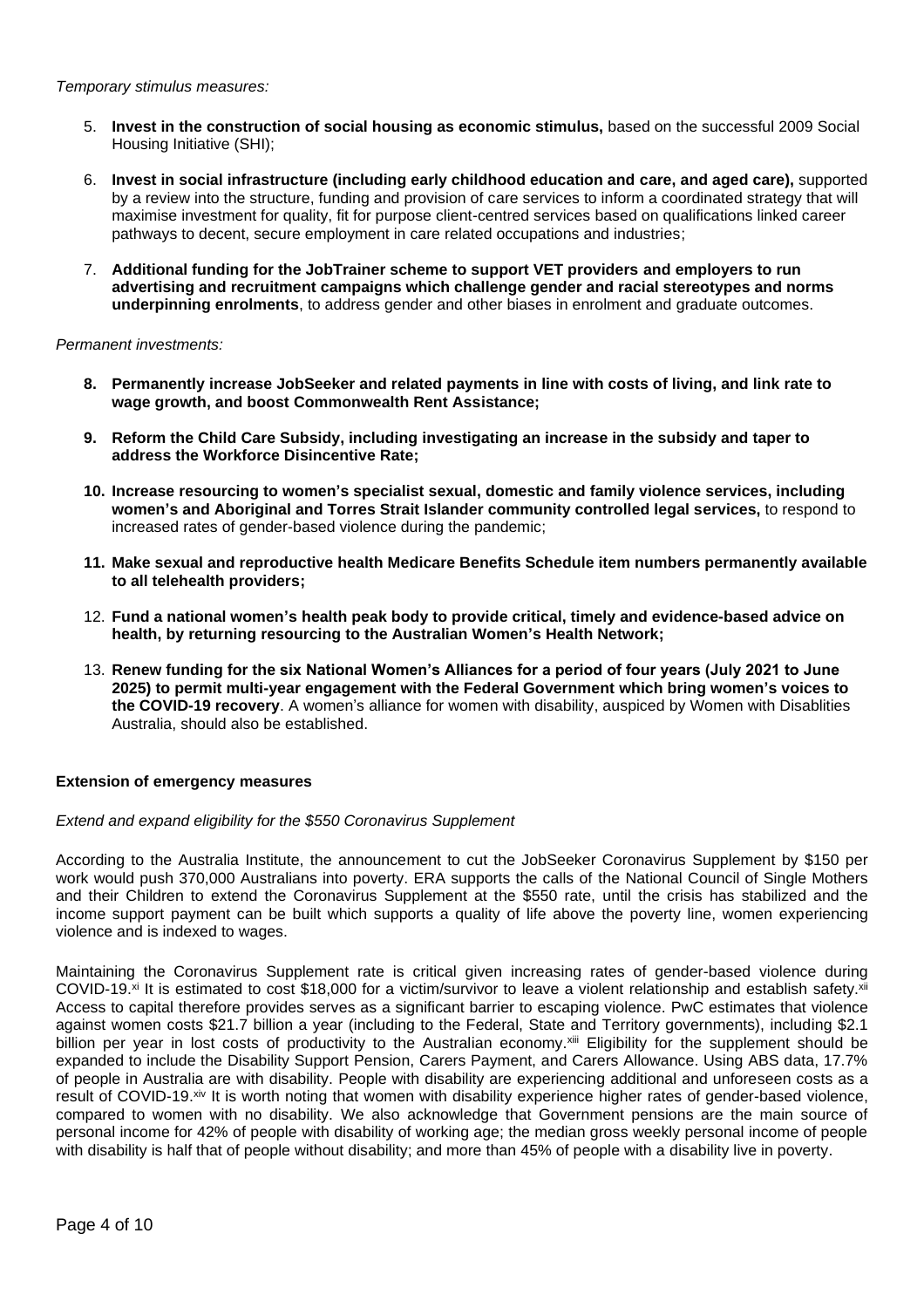The Grattan Institute estimates that extending JobSeeker supplement to December, with a phase down phase to March 2021 would cost between \$10-\$15 billion, and that for every dollar of cash payments made to low-income households, GDP is boosted between 60c and one dollar.<sup>xv</sup>

#### *JobKeeper*

The current situation in Victoria is evidence of the importance of making it possible for everyone to stay home and quarantine when necessary. JobKeeper payments must be extended to people on temporary visas. Despite advice, people on temporary visas faced a range of barriers to returning to their country of citizenship,<sup>xvi</sup> and as the Grattan Institute has noted, many countries have extended financial support to people on temporary visas during the pandemic. Moreover, excluding people on temporary visas from accessing JobKeeper has unintended consequences as it means the scheme provides less generous and inequitable support to industries and businesses who employ workers on temporary visas. According to Grattan, extending the scheme to people on temporary visas for six months would cost \$10.6 billion. JobKeeper payment should also be extended to universities. Tertiary Education is also an important employer of women, with 57.9% of the workforce, particularly among part-time (75.8%) and casual workers (58.8%).xvii Extending JobKeeper to universities would support women, as well as the diversity and innovation of research and knowledge produced in universities. Savings made from changes to JobKeeper which reduce the rate available for workers who work less than 20 hours a week should be repurposed toward extending the scheme to people on temporary visas and university workers.

#### *Provide a wage guarantee to the child care sector*

Quality early childhood education and care (ECEC) has significant benefits for the social, emotional and cognitive development of Australian children, and research shows the early years to be critical in setting children up for life. Economic analysis shows the benefits from access to quality ECEC have positive flow on impacts for the economy.<sup>xviii</sup> ECEC is also a critical driver of economic recovery and women's workforce participation. Women's economic participation is crucial to the economic recovery. Women's contribution to the economy is estimated to have added 22% to GDP in 35 years since 1974.xix Addressing the risk to women's employment from COVID-19 is therefore crucial to both gender equality and economic recovery. Finally, ECEC is an important employer for women. Safeguarding the ECEC system is crucial for Australia's recovery. Additional support measures for the sector are needed until the economy is more stable and a review of ECEC is possible. Early indications suggest that the withdrawal of JobKeeper payment and shift to transition support measures may return the sector to the brink of collapse.<sup>xx</sup> The early withdrawal of support indicates a failure in recognising the value of care work, and in particular the lifeline it provides to working families as a frontline service during the nationwide lockdown restrictions. A wage guarantee should be provided to ECEC to support the employment of early educators (the majority of whom are women at 95.6% of the Child Care Services<sup>xxi</sup> and 86.7% of the Preschool Education<sup>xxii</sup> workforce) and prevent further gendered employment losses, as well as protect the viability of an essential service.

# *Paid Pandemic Leave*

The Australian government health advice directs people to isolate and be tested if they exhibit symptoms of COVID-19 or if they have been in contact with a close case, and individuals may be required to isolate for up to 14 days. However, according to the ACTU, 44% of workers have no paid leave entitlements and therefore no access to sick leave.<sup>xxiii</sup> Without paid sick leave, individuals are left in the impossible position of being required to stay home from work and the financial imperative of earning income. There is evidence supporting the importance of paid pandemic leave for reducing the spread of COVID-19. Evidence from previous pandemics indicates that the economic cost of providing paid pandemic leave is minor in comparison to the potential cost of uncontained spread.<sup>xxiv</sup> The ACTU is calling for paid pandemic leave that is comprehensive (covering two weeks needed for self-isolation), universal (covering all workers), and paid at 100% of employee's pay to ensure that employees accessing leave are not financially penalized.<sup>xxv</sup> Prior to the pandemic, the incidence of casual work was higher among women (55.9% of casual workers are women).xxvi The majority of workplace outbreaks in Victoria are linked to aged care and education, both of which are highly feminized sectors.<sup>xxvii</sup> Lack of universal paid pandemic leave undermines the Australian government objectives of reducing the spread of COVID-19 and Australia's economic recovery, and is particularly critical to safeguarding women's economic security, their health, and the health of the wider Australian population.

# **Temporary stimulus measures**

# *Investment in social housing construction*

Women, particularly Aboriginal and Torres Strait Islander women, are overrepresented as users of housing support systems including social housing, of which there is a significant shortfall. Before COVID-19, single, older women were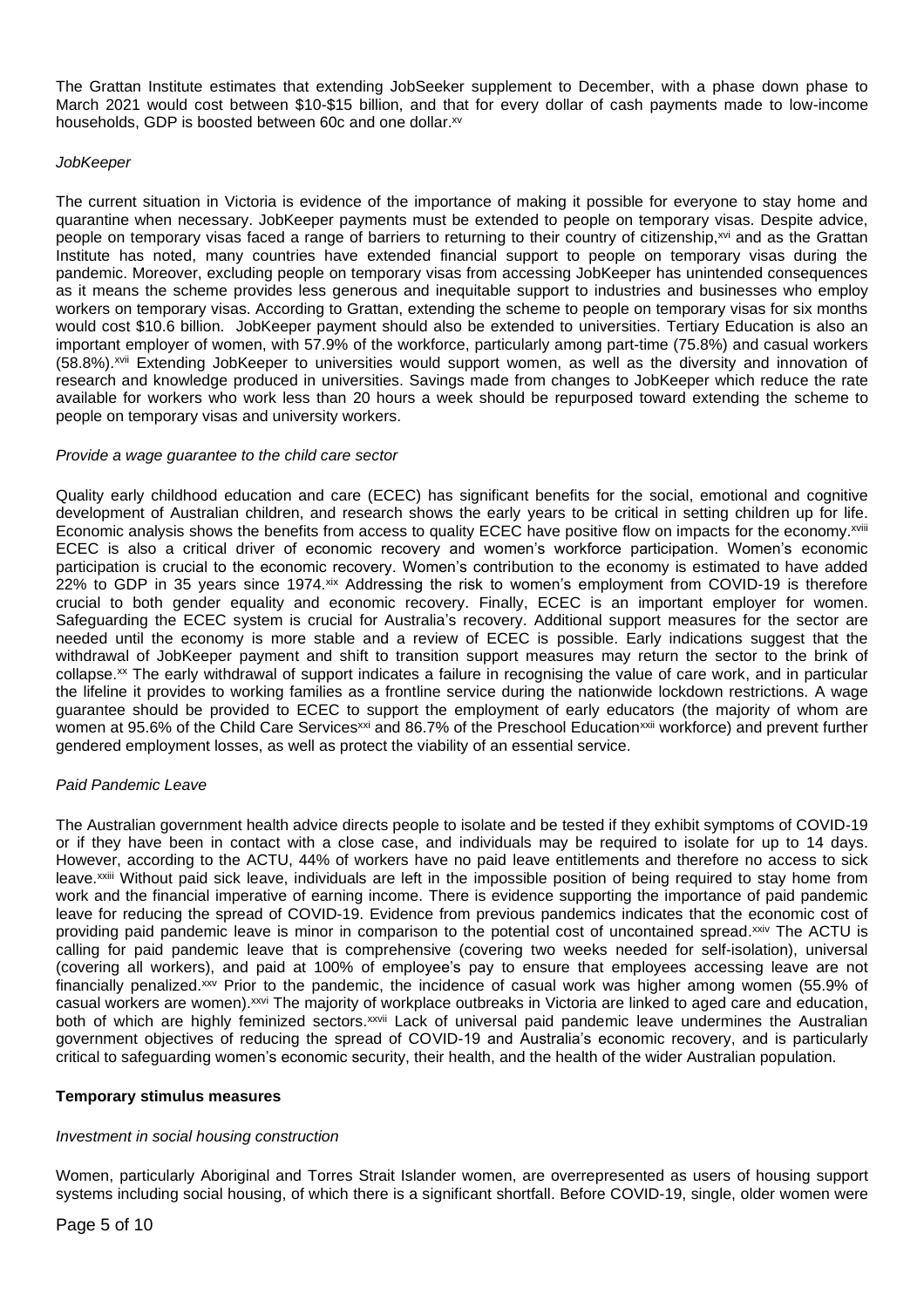the fastest growing cohort at risk of homelessness.<sup>xxviii</sup> 4.6% of clients accessing homelessness services in 2018-19 were women aged 55 and over,<sup>xxix</sup> and recent research estimates that as many as 405,000 women aged 45 and over are at risk of homelessness.<sup>xxx</sup> Older women's homelessness is driven by lifetime accumulation of economic insecurity which may be compounded by experiences of violence. There is a risk that the factors which have led to older women's risk of homelessness in the present, are being recreated for the current cohort of young women. During COVID-19 women, in particular young women, losing employment at a higher rate than men (men's employment down 6.2% and women down by 8.1% between 14 March and 18 April).<sup>xxxi</sup> Women will also experience greater future disadvantage from measures enabling early access to superannuation, who accumulate less super over their lifetimes.<sup>xxxii</sup> It is concerning that people under 30 are the largest group wanting early access,<sup>xxxiii</sup> as negative impacts will be compounded for young women and people experiencing multiple forms of disadvantage.

The construction of social housing should be considered as a temporary stimulus measure. The \$5.6m 2008 Social Housing Initiative (SHI) has been credited for adding \$1.1 billion per annum to the GDP over the 4 years of the initiative, and for increasing employment in the construction sector by an estimated 14,000 FTE during its duration.<sup>xxxiv</sup> The SHI had positive benefits for the social housing system including the addition of almost 20,000 dwellings. Almost 100% of dwellings achieved 6 star- energy rating and adaptability, constituting additional savings and poverty alleviation for social housing users. Investment in social housing stock now will therefore be critical for gender equitable access to affordable and appropriate housing in the longer term. A proposal put forward by the Community Housing Industry Association and National Shelter called the Social Housing Acceleration and Regeneration Program (SHARP) calls for \$7.7 billion allocated to build or upgrade 30,000 social housing dwellings over four years, and will generate 18,000 FTE jobs in each year.<sup>xxxv</sup> New housing stock must also be appropriate to the needs of all women, including universal design as a standard and considering adaptable designs which would permit repurposing or resizing where appropriate.

#### *Investment in social infrastructure*

Investment in the care sector has more positive implications for GDP and women's employment than investment in physical infrastructure. The 2016 *Investing in the Care Economy* report by the Women's Budget Group estimated that a 2% investment of GDP (\$17.9 billion), in conditions of high unemployment, would lead to the creation of 600,000 jobs in Australia and a 2.3% growth in employment, in comparison with 0.5% growth in employment from a similar investment in construction, which importantly, would *increase rather than decrease the gender gap in employment*. Similarly, The Australia Institute<sup>xxxvi</sup> estimates that for every \$1 million investment in Education and Training, and Health Care and Social Assistance sectors, 14.9 and 10.2 jobs would be created respectively.<sup>1</sup> Moreover, most of these jobs would benefit women (The Australia Institute estimates 10.6 and 7.9 respectively)<sup>xxxvii</sup>,<sup>xxxviii</sup> who have been harder hit by the economic downturn, and would substantially progress the Government's commitment to women's economic security. Quality and resilient social infrastructure, including aged care and ECEC, are critical to Australia's capacity to cope with the impacts of COVID-19, and provides an opportunity to build a more resilient Australia. Both ECEC and aged care have emerged as essential services, yet workers are highly casualised and paid relatively low wages, resulting in their needing to work across multiple sites to make ends meet. There is a clear requirement for further investment to maintain and provide quality services to meet need safely, effectively and efficiently. To enhance the capacity and quality of investment in social infrastructure in these critical sectors and maximise outcomes, there is a need for a comprehensive review into the structure, provision and funding of care services and their relationship with gender equality. Findings of this review would provide the evidence base for development of a coherent national strategy to maximize investment for quality, fit for purpose client-centered services based on qualifications and career pathways to decent, secure employment in care related occupations and industries.

# *Gender equitable VET reform*

JobTrainer is a welcome investment in Vocational Education and Training (VET) and retraining Australians for new employment opportunities. However, although women have experienced greater negative employment impacts from the pandemic, the benefits of the stimulus will primarily flow through to men. Part of the issue is that Australia has a highly gender-segregated workforce, which is reflected in VET. VET has both gendered enrolment trends and graduate employment gaps. Men have higher VET enrolment rates than womenxxxix and are also more likely to report improved employment status after training.<sup>x</sup>. Men who complete a VET qualification will earn just \$700 less a year than if they complete university, but women earn almost \$10,000 less.<sup>xii</sup> This difference in graduate outcomes is particularly pronounced for Aboriginal and Torres Strait Islander women. Gender-disaggregated data also shows that

<sup>1</sup> The difference between these figures is accounted for by the fact that the *Investing in Care* report estimates both direct and indirect employment, while The Australia Institute report only considers direct employment effects. When focusing on direct employment effects only, Investing in Care estimates would equate to roughly 15 jobs generated per \$1 million of investment.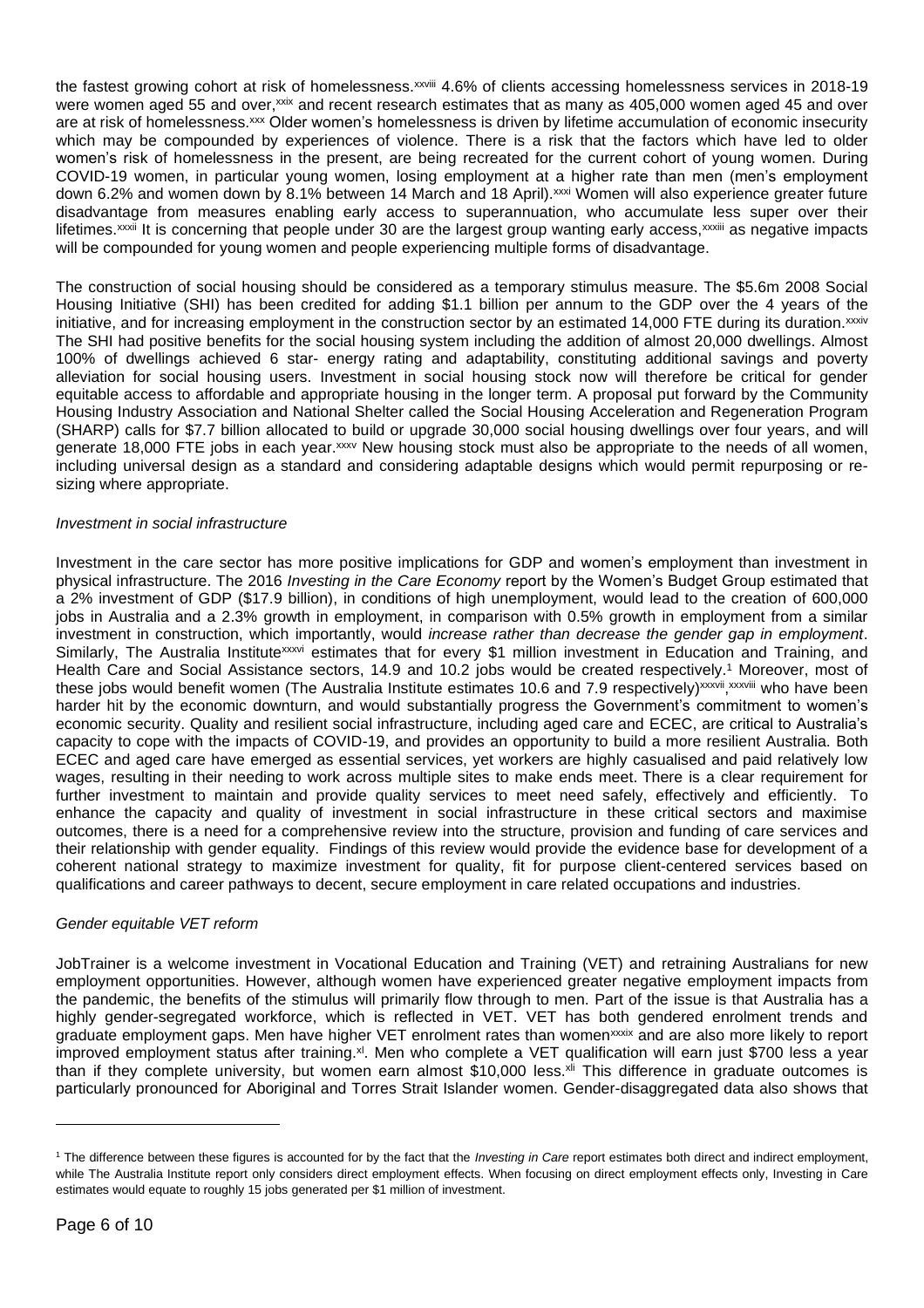men are also more than twice as likely to be apprentices and trainees linked to a VET program. xlii Further, the courses tipped for free and low-cost course places under JobTrainer will primarily benefit men. Out of the six industries identified, only health care and social assistance (which are some of the lowest paid jobs in the country) is womendominated, xliii and retail trade is relatively gender equitable, (although women are overrepresented in lower paid roles). xliv Wholesale trade, transport, postal and warehousing, construction, and manufacturing are all industries which disproportionately employ men in comparison to women.

Transforming how we view gender roles and work is key to delivering gender and socially equitable outcomes from JobTrainer that address the fall in women's employment. Women in Adult and Vocational Education (WAVE), Gender Equity Victoria, and the Gender Equity Accredited Training Project (Women's Health Victoria) have called for a specific gender equity framework for the VET sector that aims to drive more equitable uptake of VET and outcomes for graduates, not unlike the Advancing Women in STEM strategy, and which could be additional to the JobTrainer program.<sup>xiv</sup> Such a framework would include strategies to address gender, racial and other stereotypes in student and graduate recruitment and person-centered career counselling for those who have lost their jobs and need to retrain as a result of COVID-19. Improvements to pedagogy and teaching practices to support and include alternative styles of learning are also needed, alongside access to fee free courses in foundation skills including literacy, numeracy and digital literacies to ensure that VET-enrolled students receive quality education and training. By way of comparison, the Federal government provided \$4.5 million over four years to encourage more women to pursue STEM education and career in the 2018-2019 budget, xlvi including the appointment of Women in STEM Ambassador Lisa Harvey-Smith whose role is to advocate for gender equity in STEM. The initial funding has been extended by 3.4 million in the 2019-2020,<sup>xlvii</sup> out of which \$1.5 million was committed to a digital awareness campaign led by the Ambassador. Xlviii

# **Permanent investments**

# *Permanently increase the rate of JobSeeker and related payments and boost Commonwealth Rent Assistance*

ERA supports calls for a permanent increase to the rate of JobSeeker and a boost to Commonwealth Rent Assistance. A liveable JobSeeker payment is critical to both the ability to contain spread of COVID-19, by enabling secure income and housing, and to Australia's economic recovery As noted by ACOSS, "Instead of cutting JobSeeker Payments by \$300 per fortnight, the Government must permanently secure the basics, including incomes and housing; create jobs and restore employment, avoiding another recession. This requires the certainty of a permanent, adequate increase to the JobSeeker payment…". According to the Grattan Institute, permanently increasing the rate of JobSeeker would help the economic recovery, as people would be able to search for a job and be equipped to commence employment. We recall the submission made by Good Shepherd Australia New Zealand, which showed how the low rate of JobSeeker (then Newstart) payment acted as a barrier to women's employment, because of the financial outlay required to seek and successfully find employment.xlix We further echo the calls of ERA member NCSMC for considering gender-based violence when rebuilding the income support system out of the COVID-19 crisis, and the inadequacies of the pre-existing rate and waiting times for meeting the needs of women escaping violence. This is particularly critical in light of findings from the Australian Institute of Criminology that sexual, domestic and family violence has increased during the pandemic.<sup>1</sup> The 550 Reasons to Smile campaign has highlighted the stories and benefits of the \$550 Coronavirus Supplement to single parents, including victims/survivors of violence. ERA recommends permanently increasing the rate of JobSeeker in line with a living wage, and boosting Commonwealth Rent Assistance for the economic recovery and social outcomes it would achieve.

#### *Reform the Child Care Subsidy*

Currently, the cost of ECEC can be a significant barrier to the ability of women and secondary earners to take on additional work. <sup>II</sup> Recent research has identified that the interaction of ECEC costs with Australia's tax and benefit systems commonly results in Workforce Disincentive Rates (WDR) of 75-120%, where a WDR of 100% means there is no economic benefit is gained from working additional days. Even among low income earners, there is a WDR of more than 100% for a fifth work day.<sup>ii</sup> In a context in which the Prime Minister has stressed that: "if there is a job to be taken and a job that is being offered, then it is an obligation... to take those jobs where they're on offer"liii to rebuild the economy, there is a clear economic case for reducing disincentives arising from the cost of ECEC. One option put forward for addressing the WDR is a combination of increasing the percentage of the Child Care Subsidy available to all families, and replace the Child Care Subsidy cliffs with a taper.<sup>liv</sup> The Grattan Institute has estimated that increasing the CCS to 95% with a gradual taper, would cost \$5 billion and deliver a boost to GDP of \$11 billion a year.<sup>1</sup>

#### *Increase resourcing to women's specialist sexual, domestic and family services, including specialist legal services*

A recent Australian Institute of Criminology studylvi highlights the number of women experiencing Sexual, Domestic and Family Violence (SDFV) for the first time has increased during COVID as has the frequency and severity of such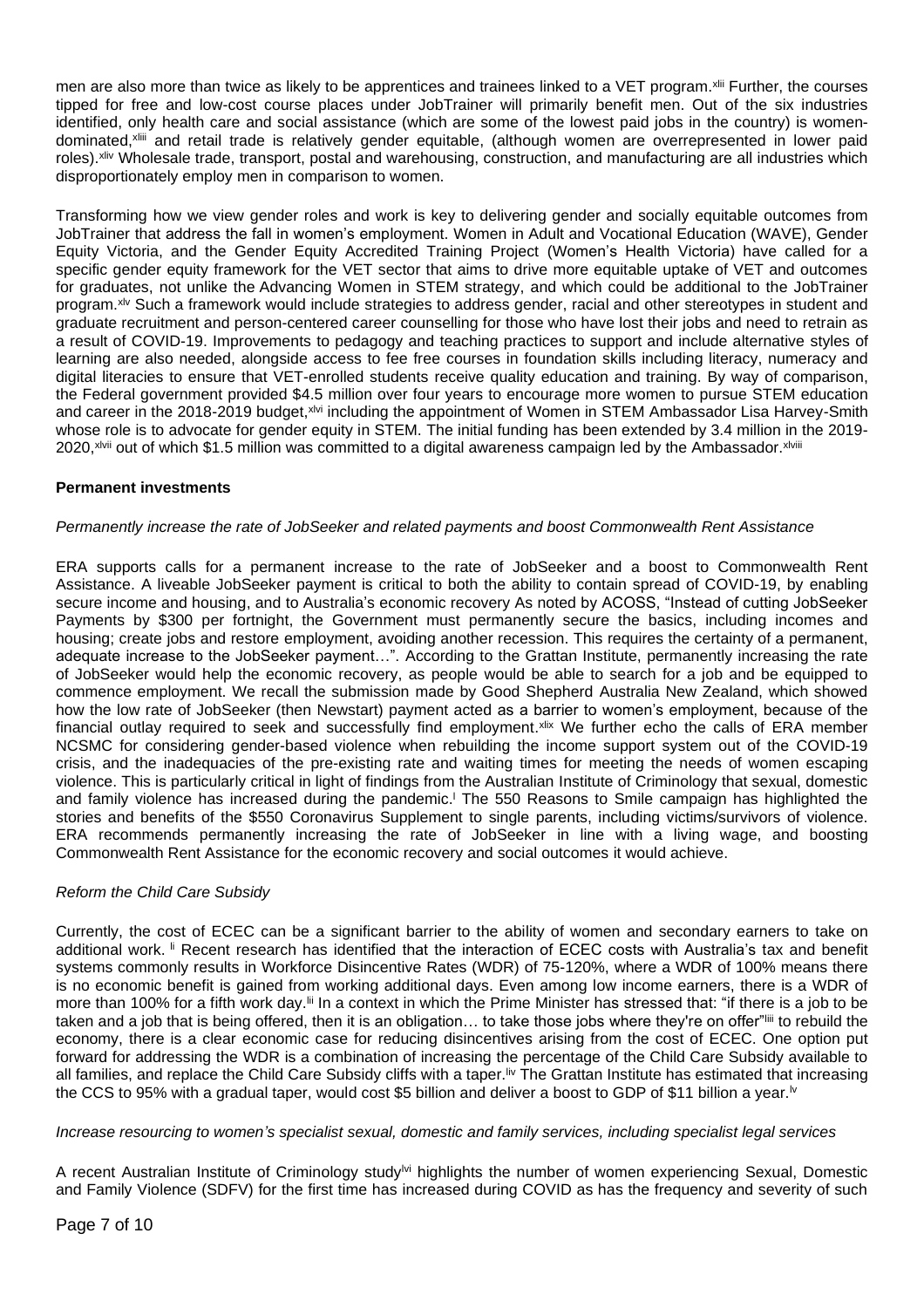violence where previous violence had been perpetrated prior to COVID. Further, more than one third of those who have experienced SDFV during COVID on at least one occasion have not sought help due to safety concerns. Services are already responding to an increase in complexity of issues relating to SDFV and need to be ready to respond to expected surge in numbers of victims-survivors seeking help when they feel it is safe to do so and so the urgent need for increased funding, for specialist services including specialist women's legal services and Aboriginal and Torres Strait Islander community controlled legal services. Prior to COVID-19, the 2014 Productivity Commission report<sup>tvii</sup> recommended an immediate investment of \$200 million (\$120 million from the Federal government) a year for legal assistance services providing civil, including family law services, as well as a proper assessment of further additional funding requirements for legal assistance services. The Federal Government has announced \$63.3 million additional funding for the legal assistance sector to address additional legal needs caused by COVID-19. This includes \$49.8 million for legal assistance services, 40% of which must be used in matters relating to domestic violence. This is welcomed, but the Productivity Commission recommendations must also be implemented. Further, as noted by our sister alliance AWAVA,<sup>Iviii</sup> the Federal government has provided a \$150 million package to address increased gender-based violence arising from the pandemic in response to advocacy by the sector, with \$20 million allocated directly by Federal government, and \$130 million between the States/Territories. We echo concerns of AWAVA that this funding must be expanded to support the sector, which was in funding crisis prior to COVID-19, to respond to the evolving and increased need as the pandemic continues and lockdown restrictions are eased.

# *Make sexual and reproductive health MBS item numbers permanently available to telehealth providers*

Temporary Medicare Benefits Schedule item numbers issued during the pandemic enabled improved access to health services via telehealth, including access to a range of sexual and reproductive health services, at a total cost of \$669 million. lix Many of these services were delivered by specialist doctors with specific sexual and reproductive health training and qualifications. Telehealth reforms [announced on 10 July](https://aus01.safelinks.protection.outlook.com/?url=https%3A%2F%2Fwww.health.gov.au%2Fministers%2Fthe-hon-greg-hunt-mp%2Fmedia%2Fcontinuous-care-with-telehealth-stage-seven&data=02%7C01%7C%7C8feb07cc41f64f24db3208d843f407c2%7C19f8b65eff1a401687bcd17a9252176f%7C0%7C0%7C637334062722880920&sdata=iRW%2FAlqne4y1B%2FzS6nK02G1uorJObMmm%2FH9ymEV3gQc%3D&reserved=0) rolled back temporary MBS item numbers to General Practitioners (GPs) only, which further hindered access to time-sensitive sexual and reproductive health services,<sup>1x</sup> including medical termination of pregnancy, STI testing, and PREP and PEP for HIV prevention, for women across Australia. In order to achieve our national commitments to sexual and reproductive healthcare access, sexual and reproductive health MBS item numbers should be made permanently available to all telehealth providers. Medicare Benefits Schedule (MBS) item numbers should be issued for all services related to sexual and reproductive telehealth. This would assist in timely delivery of the Australian Women's Health Strategy (2020-2030).

#### *Refund the Australian Women's Health Network (AWHN)*

This pandemic has enhanced existing gender inequalities for women across communities in Australia. For example, the health sector is at the epicentre of COVID-19: women are disproportionately impacted as front line staff and health settings are one of the only places women can safely go under restrictions. It is vital the decisions made relating to health in both these areas has a gendered analysis. A funded Australian women's health alliance would be in a much better position to provide timely, evidence-based advice to government representing the experience of women across the country. AWHN was established in 1986 as a peak body, representative of the Australian women's health sector. Since being defunded in 2014, it has operated in a voluntary capacity with no secretary or office. Despite this, AWHN is the only women led, representative national peak body for women's health in Australia. Given the current health and hospital systems strain and gendered implications of COVID-19, it is more important than ever to fund a national women's health peak body. Base level funding of \$300,000 per annum<sup>|xi</sup> would enable AWHN to provide critical evidence-based advice on women's health.

#### *Renew funding for the National Women's Alliances*

The National Women's Alliances (NWAs) collectively have significant experience in providing support and commentary to government on the effects of policy on women across the country. They also have links to thousands of women across Australia, including those experiencing exacerbated marginalization as a result of the COVID-19 crisis including Aboriginal and Torres Strait Islander women and women on temporary visas. The voices and expertise of these women is critical to the effective and efficient targeting of COVID-19 recovery measures. The NWAs are a key element of the Federal Government's infrastructure for promoting gender equality and are therefore an essential tool for assisting the Federal Government to effectively target COVID-19 recovery measures to the needs of women. At present, the NWAs are funded until 31 March 2021 under the Women's Leadership and Development program. We recommend that the refunding of the existing six NWAs for a period of four years (July 2021 to June 2025) to permit multi-year engagement with the Federal Government on a gender aware COVID-19 recovery. ERA estimates this would cost \$7,088,010 over four years, allowing for an annual CPI increase of 2%. ERA further recommends funding for a women's alliance for women with disability, auspiced by Women with Disabilities Australia, at a cost of \$1,181,335 over four years for the same period, to permit whole-of-government engagement and which is critical considering the significant implications of COVID-19 for women with disability.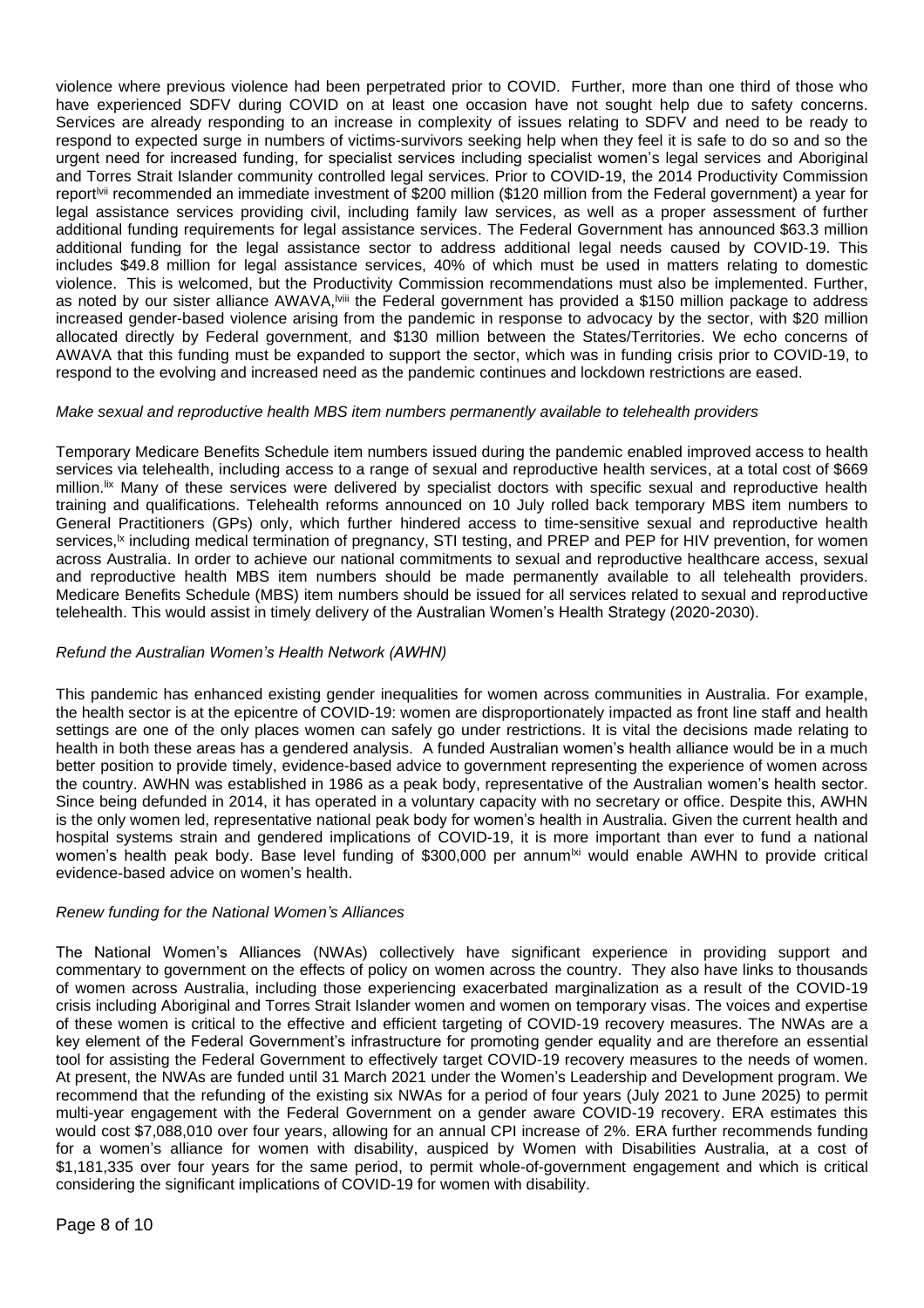<sup>i</sup> ABS (2020)., Table 6.1 and 7,1, 49400DO002\_2020 Household Impacts of COVID-19 Survey, Monday 6 July - Friday 10 July 2020, Australia, *4940.0 - Household Impacts of COVID-19 Survey, 6-10 July 2020*, available from:

vi Borys, Stephanie. 'Coronavirus financial concerns have young people accessing their superannuation', *ABC News*, 26 May 2020, available: [https://www.abc.net.au/news/2020-05-25/coronavirus-early-access-superannuation-young-people/12282546,](https://www.abc.net.au/news/2020-05-25/coronavirus-early-access-superannuation-young-people/12282546) 27 May 2020.

vii Goldman Sachs JBWere (2009). *Australia's Hidden Resource: The Economic Case for Increasing Female Participation*, Melbourne: Goldman Sachs JBWere, available: <u>https://www.asx.com.au/documents/about/gsjbw\_economic\_case\_for\_increasing\_female\_participation.pdf</u> 7 May 2020. viii Daley, J., Wood, D., Coates, B., Duckett, S., Sonnemann, J., Terrill, M., Wood, T. and Griffiths, K. (2020). *The Recovery Book: What Australian* 

*governments should do now*. Grattan Institute, p. 15.  $^\text{\tiny{ir}}$  Denniss, R., quoted at The Australia Institute, (2020). 'The Reconstruction Memorandum: Building a Better Australia', available from:

[https://www.tai.org.au/content/reconstruction-memorandum-building-better-australia,](https://www.tai.org.au/content/reconstruction-memorandum-building-better-australia) 14 August 2020. <sup>x</sup> Williams, G., and Gissane, H. (2020). *Analysing the Gap Policy Paper: Opportunities to improve gender equality in Australia's public policy processes*, Canberra: Equality Rights Alliance, available from: [http://www.equalityrightsalliance.org.au/publications/analysing-the-gap/,](http://www.equalityrightsalliance.org.au/publications/analysing-the-gap/) 14 August 2020.

xi Boxhall, H., Morgan, A. and Brown, R. (2020). *The prevalence of domestic violence among women during the COVID-19 pandemic*. Statistical Bulletin no. 28. Canberra: Australian Institute of Criminology, available from: [https://www.aic.gov.au/publications/sb/sb28,](https://www.aic.gov.au/publications/sb/sb28) 14 August 2020.

```
xii Housing for the Aged Action Group, Social Ventures Australia (2020). At Risk: 405,000 older women risk homelessness without urgent policy reform –
Policy Snapshot, Australia: HAAG, SVA, available from:
```
[https://www.oldertenants.org.au/sites/default/files/at\\_risk\\_policy\\_snapshot\\_and\\_key\\_findings\\_web.pdf,](https://www.oldertenants.org.au/sites/default/files/at_risk_policy_snapshot_and_key_findings_web.pdf) 14 August 2020.

xiii PwC (2015) *A High Price to Pay: The economic case for preventing violence against women*. Victoria: Our Watch, VicHealth, available from: [https://www.pwc.com.au/pdf/a-high-price-to-pay.pdf,](https://www.pwc.com.au/pdf/a-high-price-to-pay.pdf) 14 August 2020.

xiv WWDA (2020). *Increase Disability Support Pension now to deal with Coronavirus*, available from: [http://wwda.org.au/increase-disability-support-pension](http://wwda.org.au/increase-disability-support-pension-now-to-deal-with-coronavirus/)[now-to-deal-with-coronavirus/,](http://wwda.org.au/increase-disability-support-pension-now-to-deal-with-coronavirus/) 14 August 2020

xv Daley, J., Wood, D., Coates, B., Duckett, S., Sonnemann, J., Terrill, M., Wood, T. and Griffiths, K. (2020). The Recovery Book: What Australian governments should do now. Grattan Institute, available from: [https://grattan.edu.au/wp-content/uploads/2020/06/Grattan-Institute-Recovery-Book.pdf,](https://grattan.edu.au/wp-content/uploads/2020/06/Grattan-Institute-Recovery-Book.pdf) 14 August 2020.

xvi Harmony Alliance (2020) *Submission to Inquiry into the Australian Government's Response to the COVID-19 Pandemic*, Canberra, available from: [http://harmonyalliance.org.au/wp-content/uploads/2020/08/Covid-19-Inquiry-Submission\\_Harmony-Alliance.pdf,](http://harmonyalliance.org.au/wp-content/uploads/2020/08/Covid-19-Inquiry-Submission_Harmony-Alliance.pdf) 14 August 2020. xvii WGEA (2019). 'Tertiary Education in Education and Training Division', *WGEA Data Explorer*, available from:

[https://data.wgea.gov.au/industries/203#gender\\_comp\\_content,](https://data.wgea.gov.au/industries/203#gender_comp_content) 14 August 2020.

xviii Teager, W., Fox, S. and Stafford, N. (2019).

xix Goldman Sachs JBWere (2009). *Australia's Hidden Resource: The Economic Case for Increasing Female Participation*, Melbourne: Goldman Sachs JBWere, available[: https://www.asx.com.au/documents/about/gsjbw\\_economic\\_case\\_for\\_increasing\\_female\\_participation.pdf](https://www.asx.com.au/documents/about/gsjbw_economic_case_for_increasing_female_participation.pdf) 7 May 2020. xx Fitzimmons, C. 'Families withdraw from childcare as fees resume', *Sydney Morning Herald*, 26 July 2020, available from:

[https://www.smh.com.au/lifestyle/life-and-relationships/families-withdraw-from-childcare-as-fees-resume-20200724-p55f8p.html,](https://www.smh.com.au/lifestyle/life-and-relationships/families-withdraw-from-childcare-as-fees-resume-20200724-p55f8p.html) 28 July 2020. xxi WGEA (2019). 'Child Care Services with Social Assistance Services Subdivison, *WGEA Data Explorer*, available from:

[https://data.wgea.gov.au/industries/8,](https://data.wgea.gov.au/industries/8) 14 August 2020.

xxii WGEA (2019). 'Preschool and School Education within Education and Training Subdivision', *WGEA Data Explorer*, available from: [https://data.wgea.gov.au/industries/32,](https://data.wgea.gov.au/industries/32) 14 August 2020.

xxiii ACTU (2020). *Paid Pandemic Leave: ACTU Policy Brief*, available from: [https://www.actu.org.au/media/1449233/d40-paid-pandemic-leave.pdf,](https://www.actu.org.au/media/1449233/d40-paid-pandemic-leave.pdf) 14 August 2020.

xxiv Heymann, J., Raub, A., Waisaith, W., McCormack, M., Weistroffer, R., Moreno, G., Wong, E., and Earle, A. (2020). 'Protecting health during COVID-19 and beyond: A global examination of paid sick leave in 193 countries', *Global Public Health*, available from:

[https://worldpolicycenter.org/sites/default/files/Protecting\\_Health\\_During\\_COVID-19\\_and\\_Beyond\\_Heymann\\_et\\_al\\_0.pdf,](https://worldpolicycenter.org/sites/default/files/Protecting_Health_During_COVID-19_and_Beyond_Heymann_et_al_0.pdf) 14 August 2020. xxv ACTU (2020).

xxvi WGEA (2019). 'All Industries: Workforce Composition', *WGEA Data Explorer*, available from:

[https://data.wgea.gov.au/industries/1#gender\\_comp\\_content,](https://data.wgea.gov.au/industries/1#gender_comp_content) 14 August 2020.

xxvii ACTU (2020), Preiss, B., Eddie, R., Butt, C. and McMillan, A. 'New data reveals workplaces with most COVID-19 infections as active cases drop', *The Age*, 12 August 2020, available from[: https://www.theage.com.au/national/victoria/new-data-reveals-workplaces-with-most-covid-19-infections-as-active](https://www.theage.com.au/national/victoria/new-data-reveals-workplaces-with-most-covid-19-infections-as-active-cases-drop-20200812-p55l0l.html)[cases-drop-20200812-p55l0l.html,](https://www.theage.com.au/national/victoria/new-data-reveals-workplaces-with-most-covid-19-infections-as-active-cases-drop-20200812-p55l0l.html) 14 August 2020.

xxviii National Older Women's Housing and Homelessness Working Group, (2018). *Retiring into Poverty – A National Plan for Change: Increasing housing security for older women*, Canberra: YWCA Canberra, 2018.

xxix Australian Institute of Health and Welfare. (2019). *Homelessness and homelessness services,* available fro[m https://www.aihw.gov.au/reports/australias](https://www.aihw.gov.au/reports/australias-welfare/homelessness-and-homelessness-services)[welfare/homelessness-and-homelessness-services](https://www.aihw.gov.au/reports/australias-welfare/homelessness-and-homelessness-services) , 14 August 2020.

xxx Housing for the Aged Action Group, Social Ventures Australia (2020).

xxxiABS (2020). 'Jobs by wages and sex', *6160.0.55.001 - Weekly Payroll Jobs and Wages in Australia, Week ending 18 April 2020*, available:

[https://www.abs.gov.au/ausstats/abs@.nsf/Latestproducts/6160.0.55.001Main%20Features3Week%20ending%2018%20April%202020?opendocument&tabn](https://www.abs.gov.au/ausstats/abs@.nsf/Latestproducts/6160.0.55.001Main%20Features3Week%20ending%2018%20April%202020?opendocument&tabname=Summary&prodno=6160.0.55.001&issue=Week%20ending%2018%20April%202020&num=&view=) [ame=Summary&prodno=6160.0.55.001&issue=Week%20ending%2018%20April%202020&num=&view=,](https://www.abs.gov.au/ausstats/abs@.nsf/Latestproducts/6160.0.55.001Main%20Features3Week%20ending%2018%20April%202020?opendocument&tabname=Summary&prodno=6160.0.55.001&issue=Week%20ending%2018%20April%202020&num=&view=) 7 May 2020; Coates, Brendan, et al. (2020).

Shutdown: Estimating the COVID-19 Employment Shock, ACT: Grattan Institute, available: https://grattan.edu.au/wp-content/uploads/2020/04/S [estimating-the-COVID-19-employment-shock-Grattan-Institute.pdf,](https://grattan.edu.au/wp-content/uploads/2020/04/Shutdown-estimating-the-COVID-19-employment-shock-Grattan-Institute.pdf) 7 May 2020.

xxxii Hodgson, H. 'Superannuation and Covid-19: What does early access mean for women?', *Women's Policy Action Tank*, 20 April 2020, available: [http://www.powertopersuade.org.au/blog/superannuation-and-covid-19-what-does-early-access-mean-for-women/17/4/2020,](http://www.powertopersuade.org.au/blog/superannuation-and-covid-19-what-does-early-access-mean-for-women/17/4/2020) 27 May 2020.

xxxiii Borys, Stephanie. 'Coronavirus financial concerns have young people accessing their superannuation', *ABC News*, 26 May 2020, available: [https://www.abc.net.au/news/2020-05-25/coronavirus-early-access-superannuation-young-people/12282546,](https://www.abc.net.au/news/2020-05-25/coronavirus-early-access-superannuation-young-people/12282546) 27 May 2020.

xxxiv KPMG (2012). *Housing Ministers' Advisory Committee: Social Housing Initiative Review*, September 2012, available from:

[http://www.nwhn.net.au/admin/file/content101/c6/social\\_housing\\_initiative\\_review.pdf,](http://www.nwhn.net.au/admin/file/content101/c6/social_housing_initiative_review.pdf) accessed 24 March 2020.

xxxv SGS Economics and Planning (2020). Economic Impacts of Social Housing Investment, Community Housing Industry Association, available from: [https://www.sgsep.com.au/assets/main/SGS-Economics-and-Planning-SHARP-Final-ReportSGS.pdf,](https://www.sgsep.com.au/assets/main/SGS-Economics-and-Planning-SHARP-Final-ReportSGS.pdf) 19 August 2020.

xxxvi Richardson, D., and Denniss, R. (2020). *Gender experiences during the COVID-19 Lockdown: Women lose from COVID-19, men to gain from stimulus*, Canberra: The Australia Institute, available from: [https://www.tai.org.au/sites/default/files/Gender%20experience%20during%20the%20COVID-](https://www.tai.org.au/sites/default/files/Gender%20experience%20during%20the%20COVID-19%20lockdown.pdf)[19%20lockdown.pdf,](https://www.tai.org.au/sites/default/files/Gender%20experience%20during%20the%20COVID-19%20lockdown.pdf) 14 August 2020

xxxvii Richardson, D., and Denniss, R. (2020).

[https://www.abs.gov.au/AUSSTATS/abs@.nsf/Previousproducts/4940.0Main%20Features206-](https://www.abs.gov.au/AUSSTATS/abs@.nsf/Previousproducts/4940.0Main%20Features206-10%20July%202020?opendocument&tabname=Summary&prodno=4940.0&issue=6-10%20July%202020&num=&view=) [10%20July%202020?opendocument&tabname=Summary&prodno=4940.0&issue=6-10%20July%202020&num=&view=,](https://www.abs.gov.au/AUSSTATS/abs@.nsf/Previousproducts/4940.0Main%20Features206-10%20July%202020?opendocument&tabname=Summary&prodno=4940.0&issue=6-10%20July%202020&num=&view=) 18 August 2020

<sup>&</sup>lt;sup>ii</sup> Financy (2020). Women's Index: The pandemic impacts progress & timeframe to economic equality, April – June 2020, available from: [https://financy.com.au/wp-content/uploads/2020/08/FWX\\_JUN20\\_Report\\_Final.pdf,](https://financy.com.au/wp-content/uploads/2020/08/FWX_JUN20_Report_Final.pdf) 18 August 2020.

iii Jericho, G. (2020). 'Past recessions have mostly smashed male-dominated industries. But not this time', *The Guardian Australia*, 18 August 2020, available from[: https://www.theguardian.com/business/grogonomics/2020/aug/18/past-recessions-have-mostly-smashed-male-dominated-industries-but-not-this-time,](https://www.theguardian.com/business/grogonomics/2020/aug/18/past-recessions-have-mostly-smashed-male-dominated-industries-but-not-this-time)  18 August 2020.

iv Hodgson, Helen. 'Superannuation and Covid-19: What does early access mean for women?', *Women's Policy Action Tank*, 20 April 2020, available: ersuade.org.au/blog/superannuation-and-covid-19-what-does-early-access-mean-for-women/17/4/2020, 27 May 2020. <sup>v</sup> ABS (2019). 'Data Cube 2. Economic security - Earnings, income and economic situation', *4125.0 - Gender Indicators, Australia, Nov 2019*, available:

[https://www.abs.gov.au/AUSSTATS/abs@.nsf/DetailsPage/4125.0Nov%202019?OpenDocument,](https://www.abs.gov.au/AUSSTATS/abs@.nsf/DetailsPage/4125.0Nov%202019?OpenDocument) 27 May 2020.